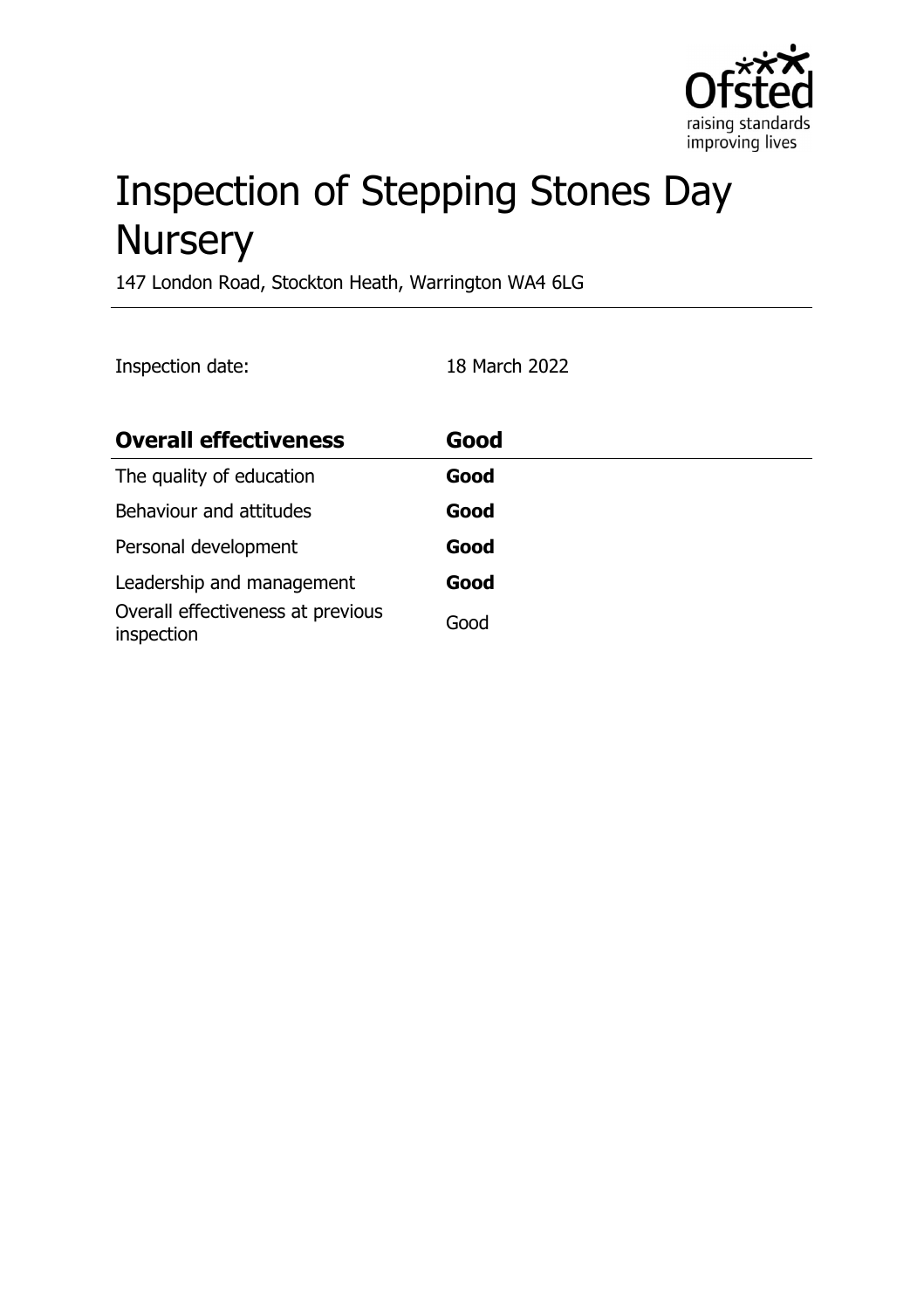

# **What is it like to attend this early years setting?**

#### **The provision is good**

All children thrive in this calm and caring nursery. Children are supported by nurturing staff, who offer cuddles and reassurance throughout the day. This supports children to feel safe and secure and be ready to learn. Children have adapted well to changes due to COVID-19, such as having their temperatures taken on arrival.

Children show impressive levels of concentration and curiosity and demonstrate positive attitudes towards their learning. Younger children enjoy making marks with water outside, which helps to prepare them for early writing. Babies enjoy playing peekaboo with staff. They giggle with delight as the fabric gently falls over their face and the staff member reappears. Older children use tape measures to check how much they have grown. They measure their friends and use mathematical language, such as 'taller' and 'smaller'. Children recall things they have learned in the past. For example, they know that their name begins with the same sound as some of their friends.

Children behave well and show kindness. They invite peers to join in with their play and cheer when their friends sing on the microphone in the role play concert. Children's independence is supported well at this nursery, and staff have high expectations for all children. For instance, babies put on their own bibs and feed themselves. Older children serve their own lunch and set the table at mealtimes, and toddlers pour drinks into real glasses with great care. These responsibilities help to promote children's independence and self-care skills.

### **What does the early years setting do well and what does it need to do better?**

- $\blacksquare$  Managers and staff have ambitious learning intentions for all children. They value children's individual characters and interests. Staff use this knowledge to help them plan an exciting curriculum that builds on what children know and can do. All children make good progress in their learning.
- The nursery environment and activities are well planned by staff. Older children work together to test out if objects will fit through long tubes. They make predictions together and look for bigger and smaller objects. Children are confident and demonstrate good problem-solving techniques as they transport stones to other areas of the garden. This enhances children's learning opportunities and sparks their curiosity.
- $\blacksquare$  Staff provide lots of opportunities for children to be active throughout the day. All children enjoy daily opportunities to develop their core physical skills. For example, children develop their muscles as they push wheelbarrows and balance on the beams. Younger children explore sensory trays, and older children squeeze out juice from oranges in the water tray and grasp the mint-scented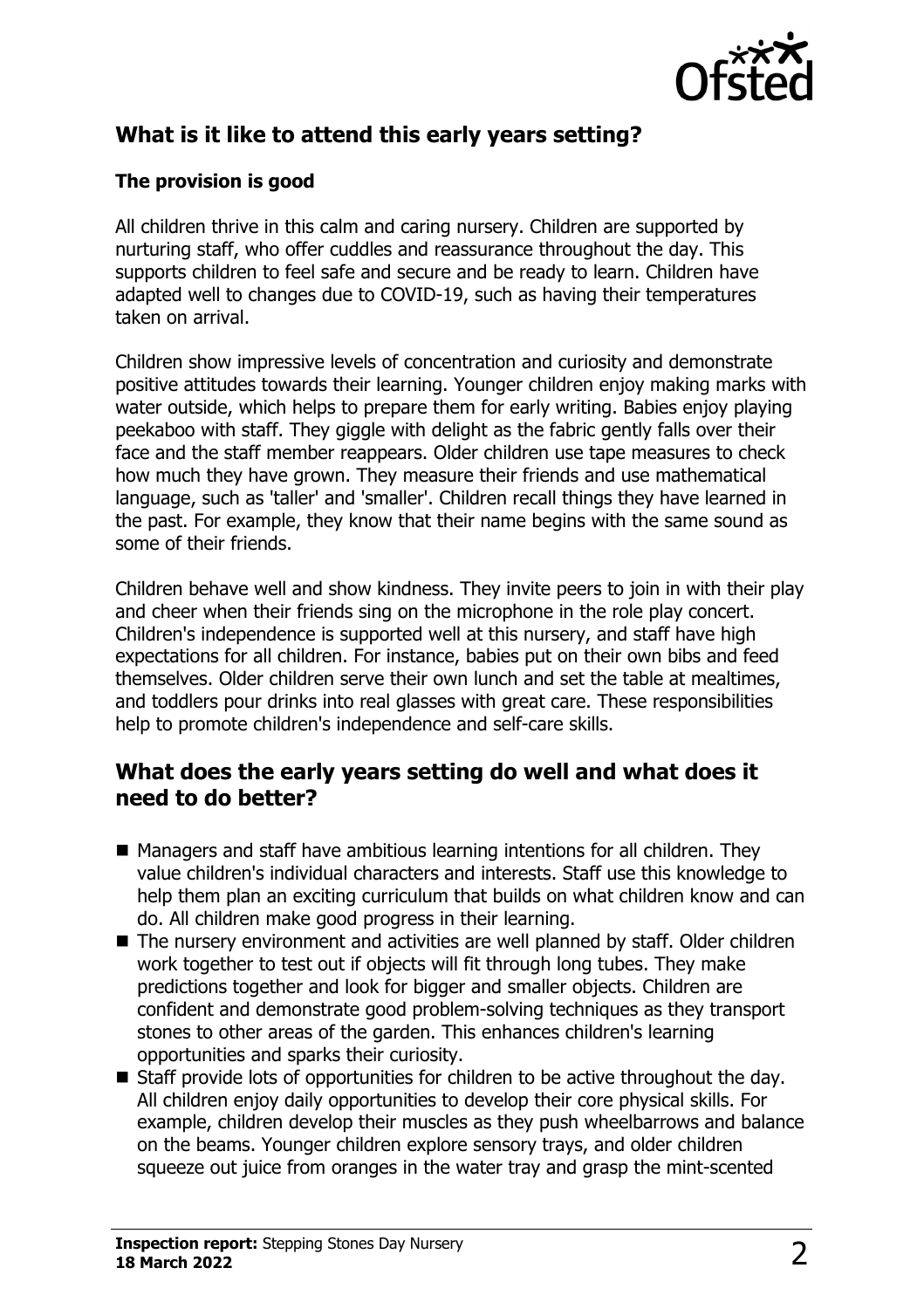

play dough. This supports them to develop their smaller muscle skills. Staff are aware of the importance of providing these opportunities to support later writing skills.

- Overall, staff support children's communication and language development well. They introduce new words during everyday activities. They also ensure that all children have access to a wide range of stories and songs. Children are developing a love of books as they seek out adults to read familiar stories with them. However, on occasions, staff do not always fully promote children's thinking skills. For example, when staff ask questions, they do not always give children enough time to think and respond.
- Children's personal, social and emotional development is supported particularly well by staff. They encourage children to share their achievements, boosting their self-esteem. Children show confidence and are keen to talk about stories that they have read as they go on to re-enact them outside, hiding from the 'big bad wolf'. Younger children proudly share the names of dinosaurs that they have learned, demonstrating their self-confidence.
- $\blacksquare$  Staff promote good hygiene practices. They sing to babies as they wash their hands and regularly encourage children to wipe their noses. Children also know that they should cough into their elbow to minimise the spread of germs. Staff regularly remind children about the importance of keeping hydrated when they have been outside or after dancing. Children have a secure awareness of healthy food choices, which they name with confidence. During the inspection, children share the healthy foods their family members also enjoy. Children benefit from many opportunities to learn about healthy lifestyles.
- $\blacksquare$  The enthusiastic manager provides staff with a range of support and training opportunities to help them to develop their skills. Staff feel well supported in their professional development and well-being. However, the manager does not consistently check the impact this support makes to staff's practice. This means that professional development is not targeted effectively enough to ensure that all staff embed practice to the highest level.
- $\blacksquare$  Partnership working with families is good. Parents are highly complimentary of this 'home-from-home' nursery. Staff keep parents informed about their children's learning and progress. Parents also receive ideas to help extend their children's learning at home. Parents report that their children are safe and have become confident and independent since attending the nursery.

# **Safeguarding**

The arrangements for safeguarding are effective.

The manager is knowledgeable about her roles and responsibilities as the designated safeguarding lead. She ensures that all staff are aware of signs and symptoms that may be a cause for concern. Staff understand the nursery's safeguarding policy and know where to report concerns to. Most staff hold a paediatric first-aid qualification. This means there is always someone available to deal with accidents. The manager ensures that staff are recruited safely by completing rigorous checks and comprehensive inductions. Children are supported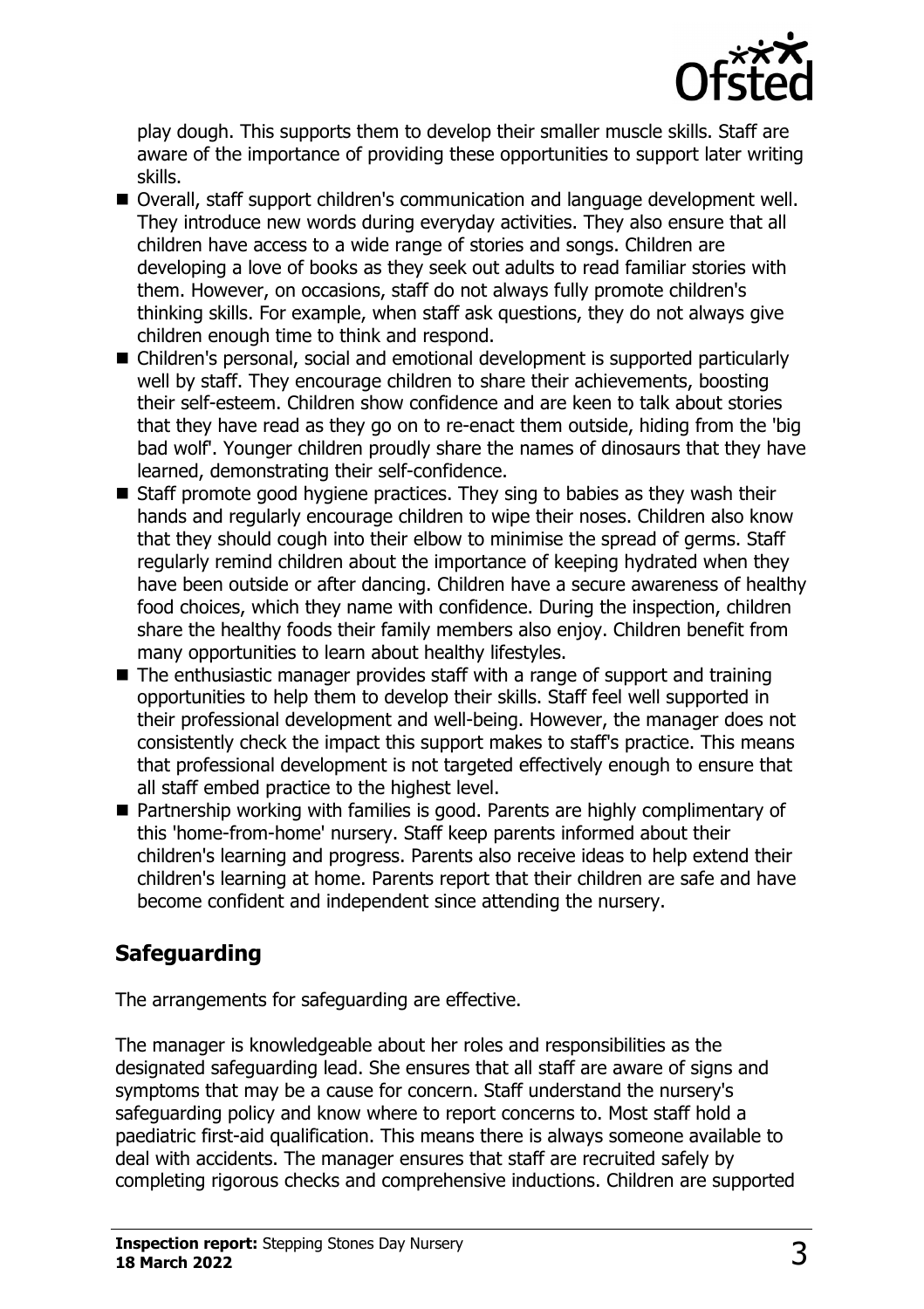

to identify risks in the environment. For example, toddlers sweep up sand as it falls on the floor 'so no one slips'.

## **What does the setting need to do to improve?**

#### **To further improve the quality of the early years provision, the provider should:**

- $\blacksquare$  give children sufficient time to think and respond when answering questions
- $\blacksquare$  monitor the effectiveness of staff's professional development to raise the quality of practice to the highest level.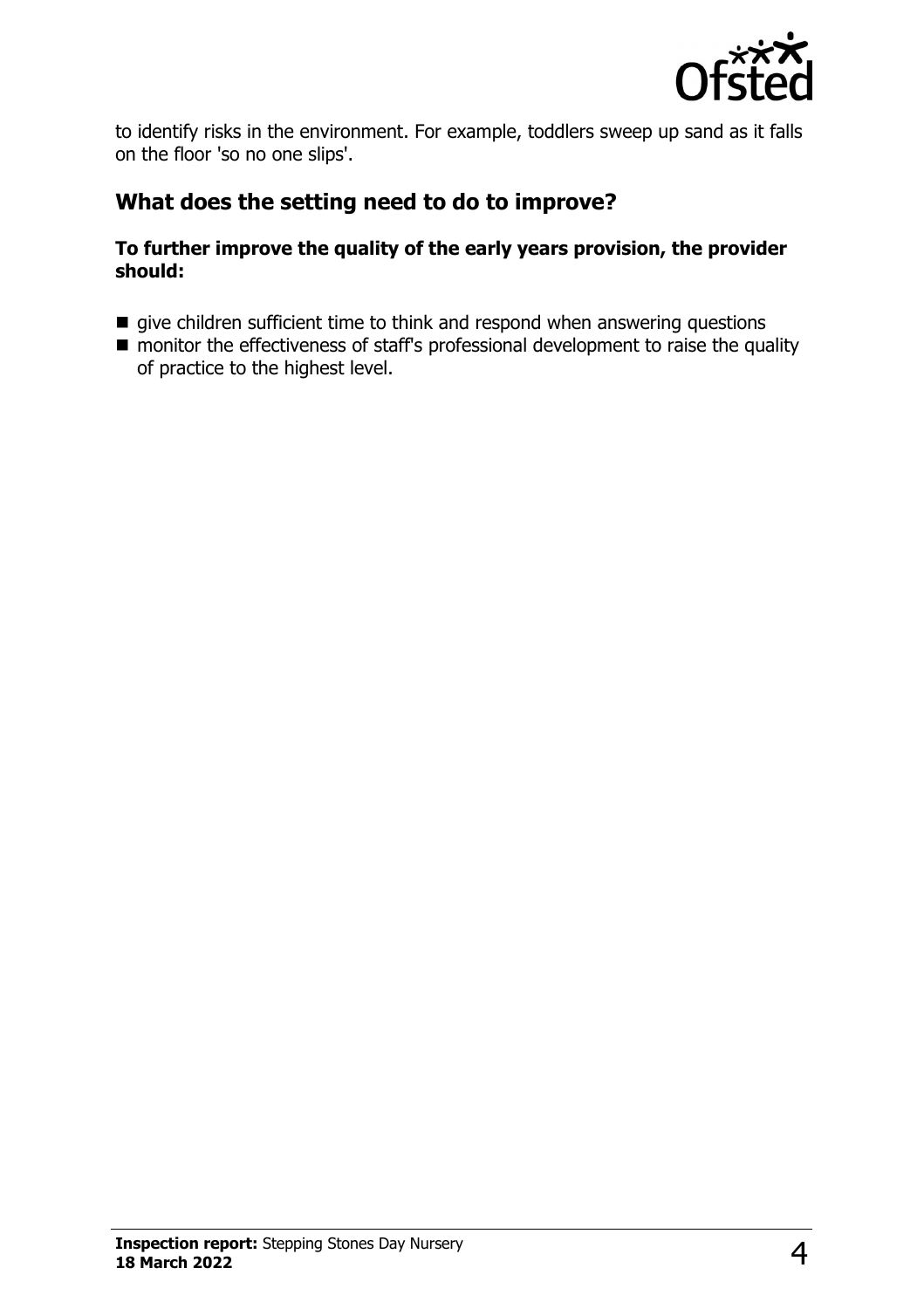

| <b>Setting details</b>                              |                                                                                      |
|-----------------------------------------------------|--------------------------------------------------------------------------------------|
| Unique reference number                             | EY477616                                                                             |
| <b>Local authority</b>                              | Warrington                                                                           |
| <b>Inspection number</b>                            | 10217722                                                                             |
| <b>Type of provision</b>                            | Childcare on non-domestic premises                                                   |
| <b>Registers</b>                                    | Early Years Register, Compulsory Childcare<br>Register, Voluntary Childcare Register |
| Day care type                                       | Full day care                                                                        |
| Age range of children at time of<br>inspection      | $0$ to 4                                                                             |
| <b>Total number of places</b>                       | 48                                                                                   |
| Number of children on roll                          | 60                                                                                   |
| Name of registered person                           | <b>Stepping Stones Nurseries Limited</b>                                             |
| <b>Registered person unique</b><br>reference number | RP535314                                                                             |
| <b>Telephone number</b>                             | 01925 600111                                                                         |
| Date of previous inspection                         | 12 August 2016                                                                       |

### **Information about this early years setting**

Stepping Stones Day Nursery registered in 2014 and is situated in Stockton Heath, Warrington. The nursery employs 14 members of childcare staff. Of these, 13 hold appropriate qualifications at levels 2, 3, 4 and 6. The nursery operates Monday to Friday, from 7.30am until 6pm, all year round, except for bank holidays. The nursery provides funded early education for two-, three- and four-year-old children.

## **Information about this inspection**

**Inspector** Rebecca Weston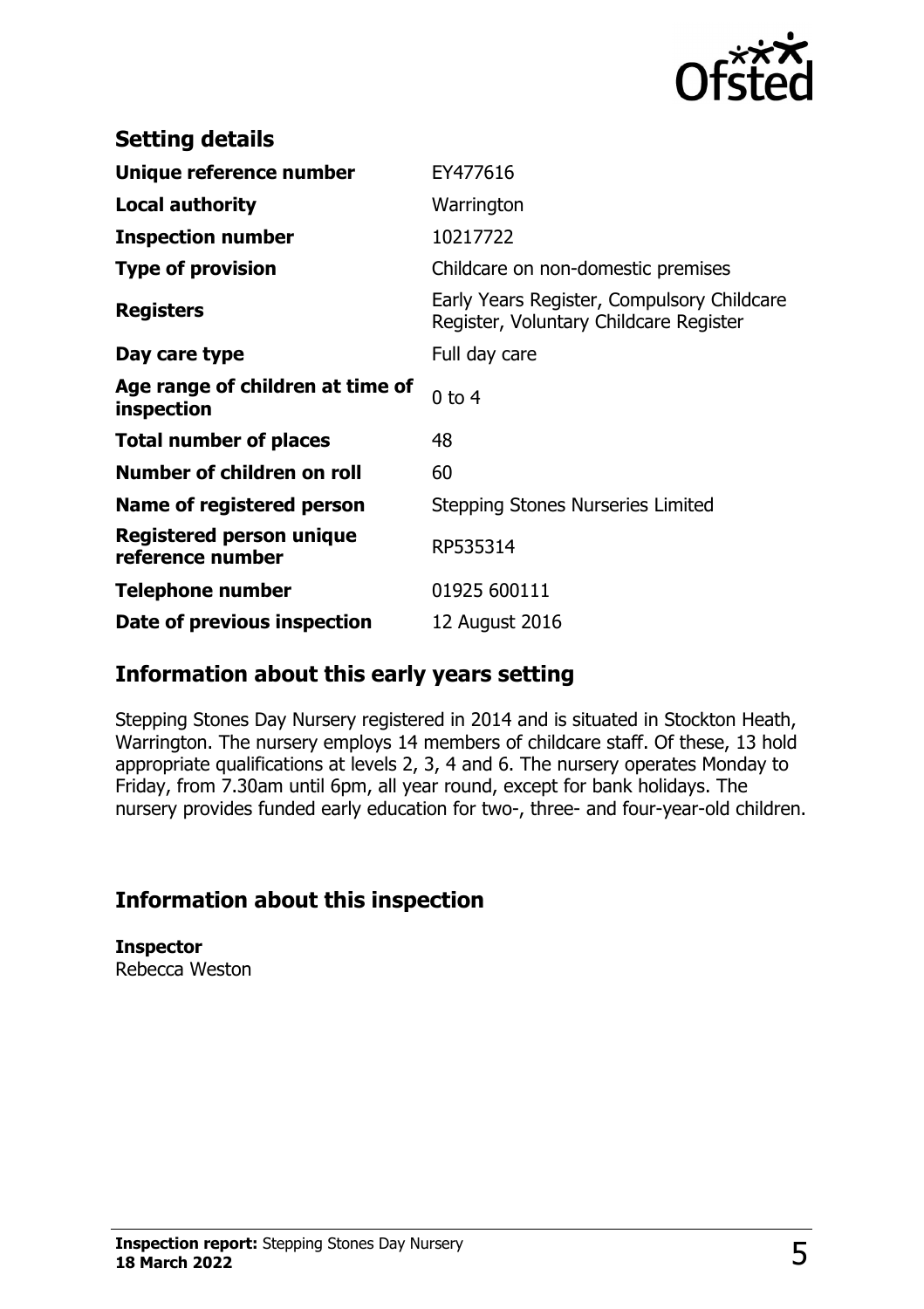

#### **Inspection activities**

- $\blacksquare$  This was the first routine inspection the setting received since the COVID-19 pandemic began. The inspector discussed the impact of the pandemic with the manager and has taken that into account in their evaluation of the setting.
- $\blacksquare$  The manager joined the inspector on a learning walk and discussed the curriculum and what they want children to learn.
- $\blacksquare$  The inspector carried out a joint observation with the manager to assess the impact of staff's teaching on children's learning.
- $\blacksquare$  The inspector spoke with several parents, children and staff at appropriate times during the inspection and took account of their views.
- $\blacksquare$  The inspector observed the interactions between staff and children.
- $\blacksquare$  The manager provided the inspector with a sample of key documentation on request.

We carried out this inspection under sections 49 and 50 of the Childcare Act 2006 on the quality and standards of provision that is registered on the Early Years Register. The registered person must ensure that this provision complies with the statutory framework for children's learning, development and care, known as the early years foundation stage.

If you are not happy with the inspection or the report, you can [complain to Ofsted](http://www.gov.uk/complain-ofsted-report).